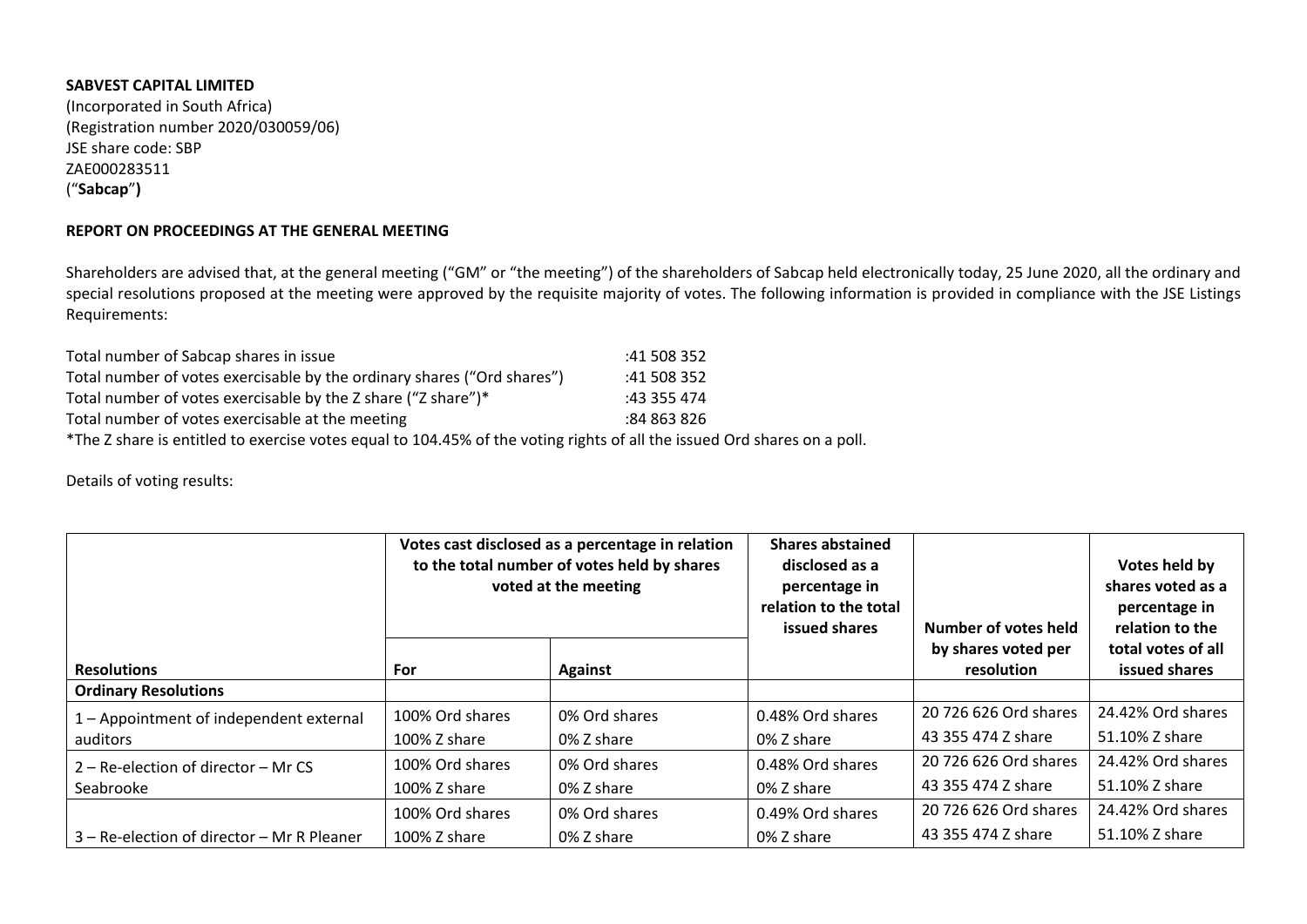|                                           | 100% Ord shares   | 0% Ord shares    | 0.48% Ord shares | 20 726 626 Ord shares | 24.42% Ord shares |
|-------------------------------------------|-------------------|------------------|------------------|-----------------------|-------------------|
| 4 – Re-election of director – Mr L Rood   | 100% Z share      | 0% Z share       | 0% Z share       | 43 355 474 Z share    | 51.10% Z share    |
| 5 - Re-election of director - Mrs DNM     | 100% Ord shares   | 0% Ord shares    | 0.48% Ord shares | 20 726 626 Ord shares | 24.42% Ord shares |
| Mokhobo                                   | 100% Z share      | 0% Z share       | 0% Z share       | 43 355 474 Z share    | 51.10% Z share    |
| $6 -$ Re-election of director $-$ Ms L    | 99.97% Ord shares | 0.03% Ord shares | 0.49% Ord shares | 20 726 337 Ord shares | 24.42% Ord shares |
| Mthimunye                                 | 100% Z share      | 0% Z share       | 0% Z share       | 43 355 474 Z share    | 51.10% Z share    |
|                                           | 99.97% Ord shares | 0.03% Ord shares | 0.48% Ord shares | 20 726 626 Ord shares | 24.42% Ord shares |
| 7 - Re-election of director - Mr K Pillay | 100% Z share      | 0% Z share       | 0% Z share       | 43 355 474 Z share    | 51.10% Z share    |
| 8 - Re-election of director - Mr BJT      | 100% Ord shares   | 0% Ord shares    | 0.48% Ord shares | 20 726 626 Ord shares | 24.42% Ord shares |
| Shongwe                                   | 100% Z share      | 0% Z share       | 0% Z share       | 43 355 474 Z share    | 51.10% Z share    |
| 9 - Election of Audit Committee member -  | 99.97% Ord shares | 0.03% Ord shares | 0.49% Ord shares | 20 726 337 Ord shares | 24.42% Ord shares |
| Ms L Mthimunye                            | 100% Z share      | 0% Z share       | 0% Z share       | 43 355 474 Z share    | 51.10% Z share    |
| 10 - Election of Audit Committee member   | 100% Ord shares   | 0% Ord shares    | 0.48% Ord shares | 20 726 626 Ord shares | 24.42% Ord shares |
| - Mrs DNM Mokhobo                         | 100% Z share      | 0% Z share       | 0% Z share       | 43 355 474 Z share    | 51.10% Z share    |
| 11 - Election of Audit Committee member   | 100% Ord shares   | 0% Ord shares    | 0.48% Ord shares | 20 726 626 Ord shares | 24.42% Ord shares |
| - Mr BJT Shongwe                          | 100% Z share      | 0% Z share       | 0% Z share       | 43 355 474 Z share    | 51.10% Z share    |
| 12 - Placing 5% of the unissued ordinary  |                   |                  |                  |                       |                   |
| shares under the control of the directors | 99.77% Ord shares | 0.23% Ord shares | 0.49% Ord shares | 20 726 037 Ord shares | 24.42% Ord shares |
| and general authority to allot and issue  | 100% Z share      | 0% Z share       | 0% Z share       | 43 355 474 Z share    | 51.10% Z share    |